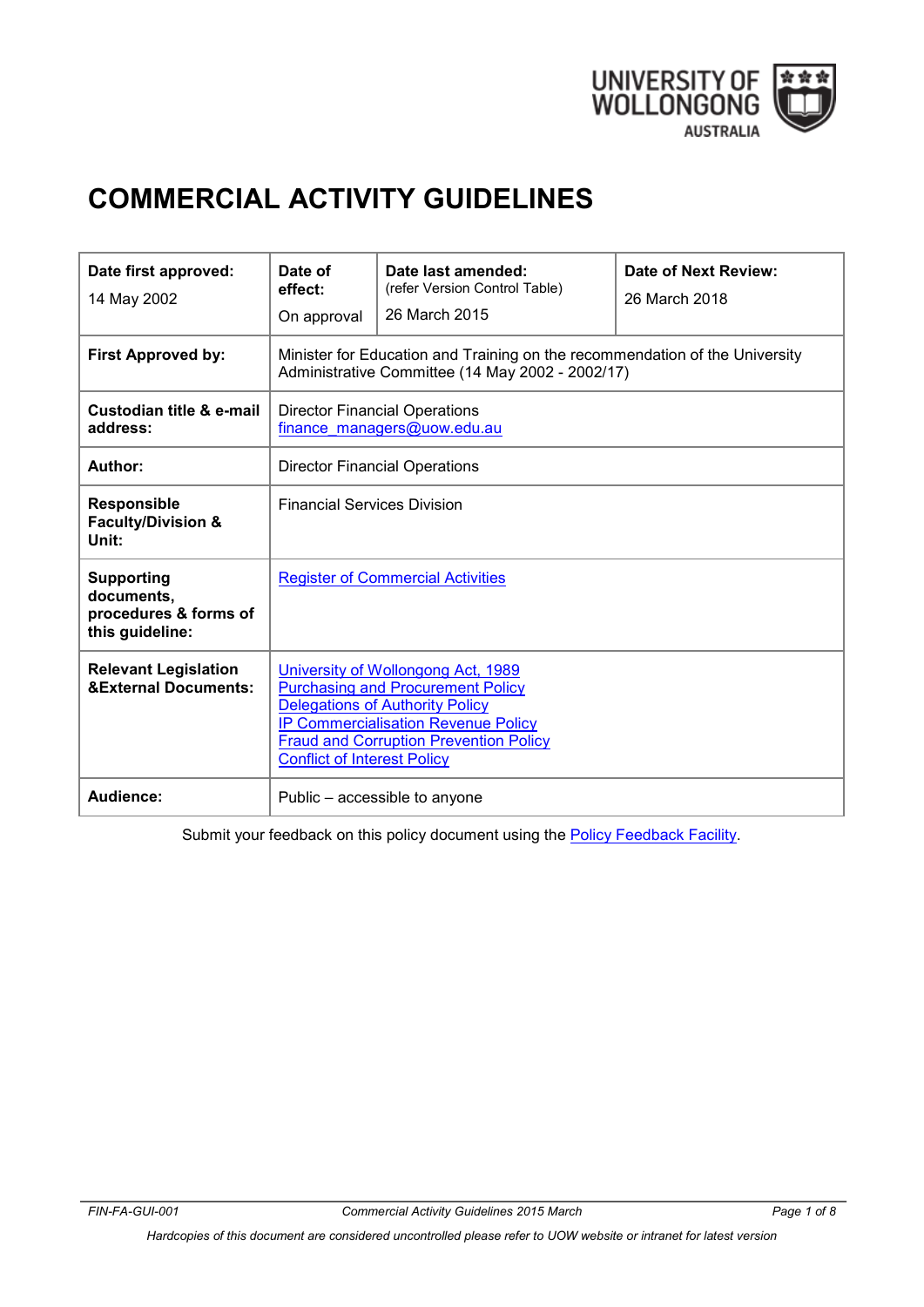

#### Contents

| $1 \quad$      |  |  |  |  |
|----------------|--|--|--|--|
| $2^{\circ}$    |  |  |  |  |
| $\mathbf{3}$   |  |  |  |  |
| $\overline{4}$ |  |  |  |  |
| 5              |  |  |  |  |
| 6              |  |  |  |  |
| $\overline{7}$ |  |  |  |  |
| 8              |  |  |  |  |
| 9              |  |  |  |  |
|                |  |  |  |  |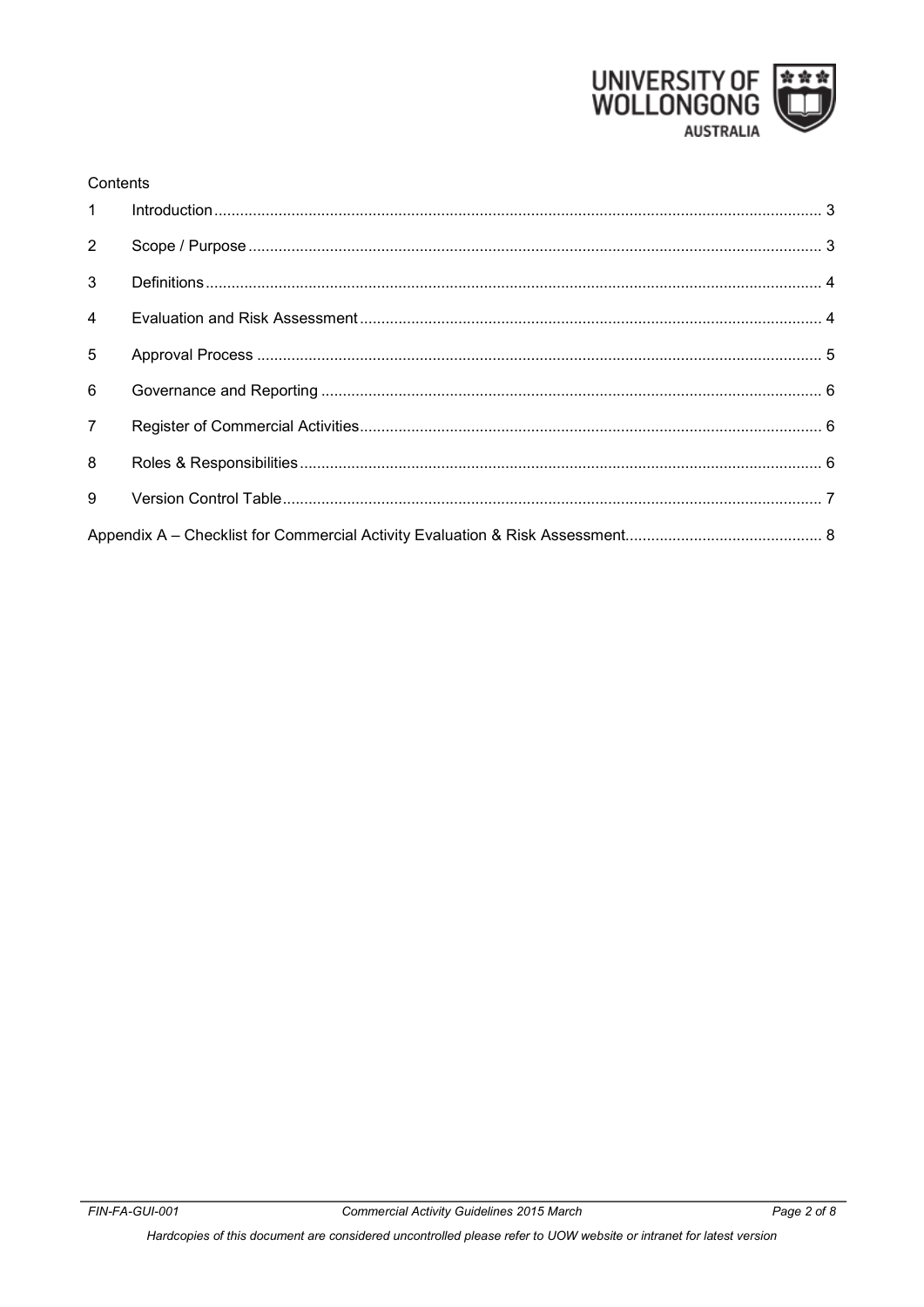

## <span id="page-2-0"></span>**1 Introduction**

- 1. Under the University of Wollongong Act 1989, the University has powers to undertake commercial activities.
- 2. These guidelines provide a set of principles and processes for the development and conduct of commercial activities.
- 3. Core elements include requirements for undertaking feasibility and due diligence assessments, identifying appropriate governance and administrative arrangements, undertaking risk assessment and risk management measures, and monitoring and reporting on commercial activities.
- 4. These guidelines are supported by, and should be read in conjunction with, other University policies and procedures that underpin University activities. In particular, Purchasing and Procurement Policy, Delegation of Authority Policy, IP Commercialisation Revenue Policy, Fraud and Corruption Prevention Policy, Conflict of Interest Policy and University Council Handbook.

## <span id="page-2-1"></span>**2 Scope / Purpose**

- 1. Commercial activities, like other University functions, may be carried on outside or anywhere within Australia.
- 2. General indicators of commercial activity may include one or all of the following:
	- a. The main purpose of the activity is profit and involves user charges for goods or services;
	- b. The activity involves association with one or more third parties and requires or is likely to require University resources exceeding \$100,000. This amount is to include the full cost of service provision (i.e. cash and other forms of resources). Artificial separation of a commercial activity into component parts in order not to reach this threshold is prohibited.
	- c. The degree of independence Managers of an activity can exercise in determining both the quantum and price of goods or services to be provided will also indicate whether an activity is commercial.
- 3. Specific activities that are commercial activities under these guidelines:
	- a. The exploitation of intellectual property rights in which the University claims an interest, except where this occurs through research activities that are funded through National Competitive Grants;
	- b. Any activity involving the University establishing or acquiring a controlled entity, except for the purpose of investing University funds as contemplated in Schedule 2 of the University of Wollongong Act;
	- c. Any activity involving the University establishing or acquiring an interest in a company, or an incorporated association, except for the purpose of investing University funds as contemplated in Schedule 2 of the University of Wollongong Act;
	- d. Any joint venture with a third party that involves a total contribution exceeding \$100,000;
	- e. Consultancy services provided by the University (through its staff) to external parties for a fee;
	- f. The acquisition, sale or management of real estate not used primarily for teaching or research purposes;
	- g. The lease or licensing of real estate to third parties;
	- h. The lease or licensing of real estate to bodies affiliated with the University where the term of that lease or licence exceeds 21 years;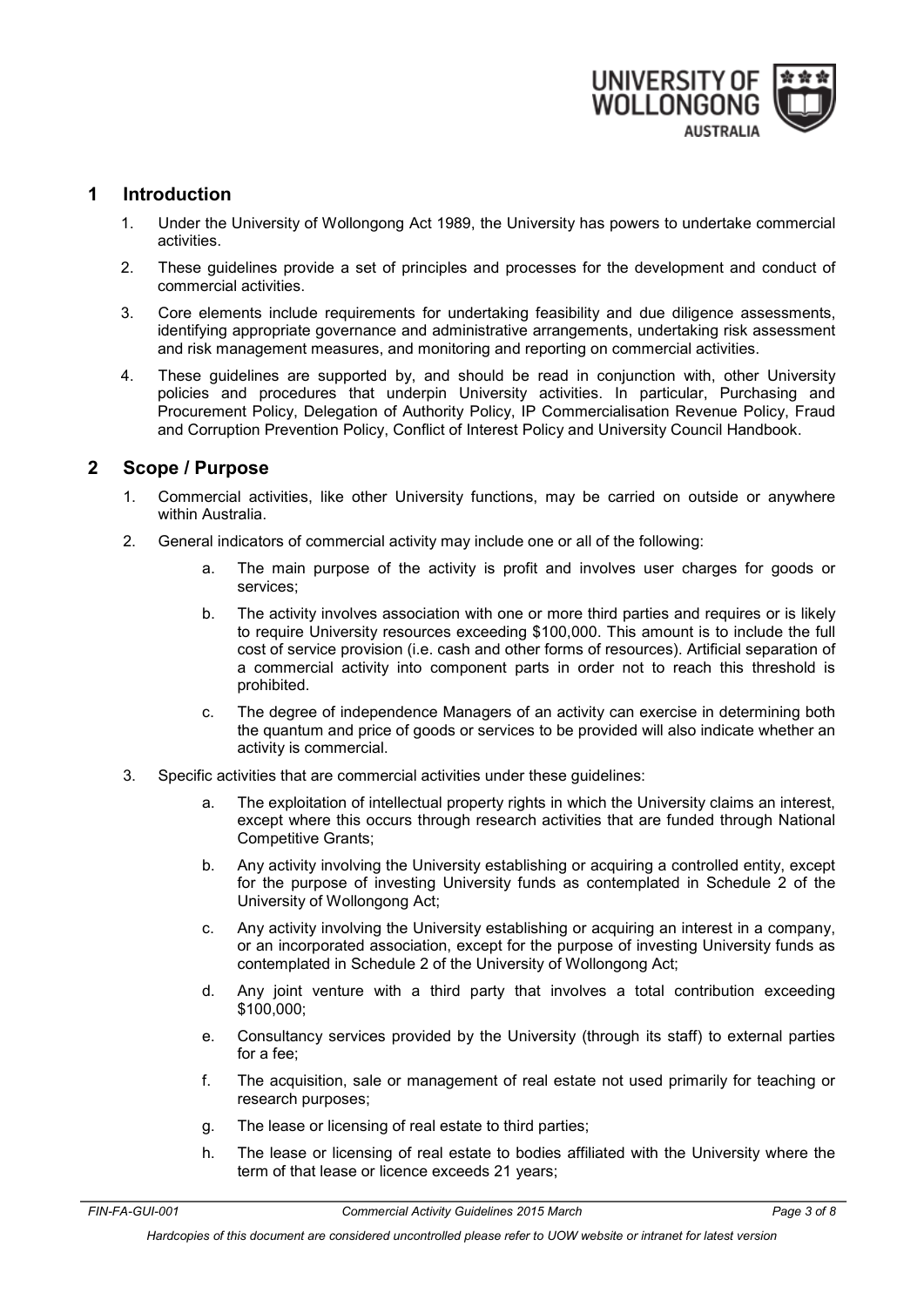

- 4. Specific activities that are not covered by these guidelines:
	- a. The following activities are not covered by these guidelines, but may in some cases still be subject to evaluation, risk assessment and approval processes prescribed elsewhere. For example in the Purchasing & Procurement Policy:
	- b. The acquisition of services, facilities, equipment or other assets by or on behalf of the University;
	- c. The sale or provision of services, facilities or equipment to academic, administrative or support units within the University;
	- d. The casual hire of University venues or facilities that are managed through faculty offices or other administrative units;
	- e. The lease or licensing of University venues or facilities to bodies affiliated with the University for the purpose of those bodies providing facilities or other services to the University community, where the term of the lease or license does not exceed 21 years;
	- f. A research activity that does not involve the exploitation of intellectual property rights;
	- g. Any activity involving the management, maintenance, restoration or improvement of University lands or buildings in accordance with the University's capital management plan;
	- h. Any activity involving the management, maintenance, restoration or improvement of other types of University assets, for example, libraries, art collections;
	- i. Charitable fundraising or sponsorship activities conducted by or on behalf of the University;

## <span id="page-3-0"></span>**3 Definitions**

| Word/Term              | Definition (with examples if required)                                                                                                                                                                                                                     |  |  |
|------------------------|------------------------------------------------------------------------------------------------------------------------------------------------------------------------------------------------------------------------------------------------------------|--|--|
| Commercial<br>Activity | The exercise of a commercial function of the University. The commercial functions of<br>the University are those where the University exploits or develops commercially any<br>of its facilities, resources or property (including intellectual property). |  |  |

## <span id="page-3-1"></span>**4 Evaluation and Risk Assessment**

- 1. Any proposed commercial activity must be subject to evaluation and risk assessment (see Appendix A).
- 2. Risk may be an actual or contingent risk that involves any:
	- a. Adverse financial loss or consequences to the University, including, without limitation, tax consequences;
	- b. Legal liability to the University, including, without limitation, indirect legal liability consequences such as workplace health and safety, discrimination, etc.
	- c. Risk or loss or damage to the University's reputation;
	- d. Impairment to the University in conducting its principal functions under the Act;
	- e. Probity or compliance risk.
- 3. Evaluation and risk assessment will be managed by the Legal Services and Innovation and Commercial Research Units of the University.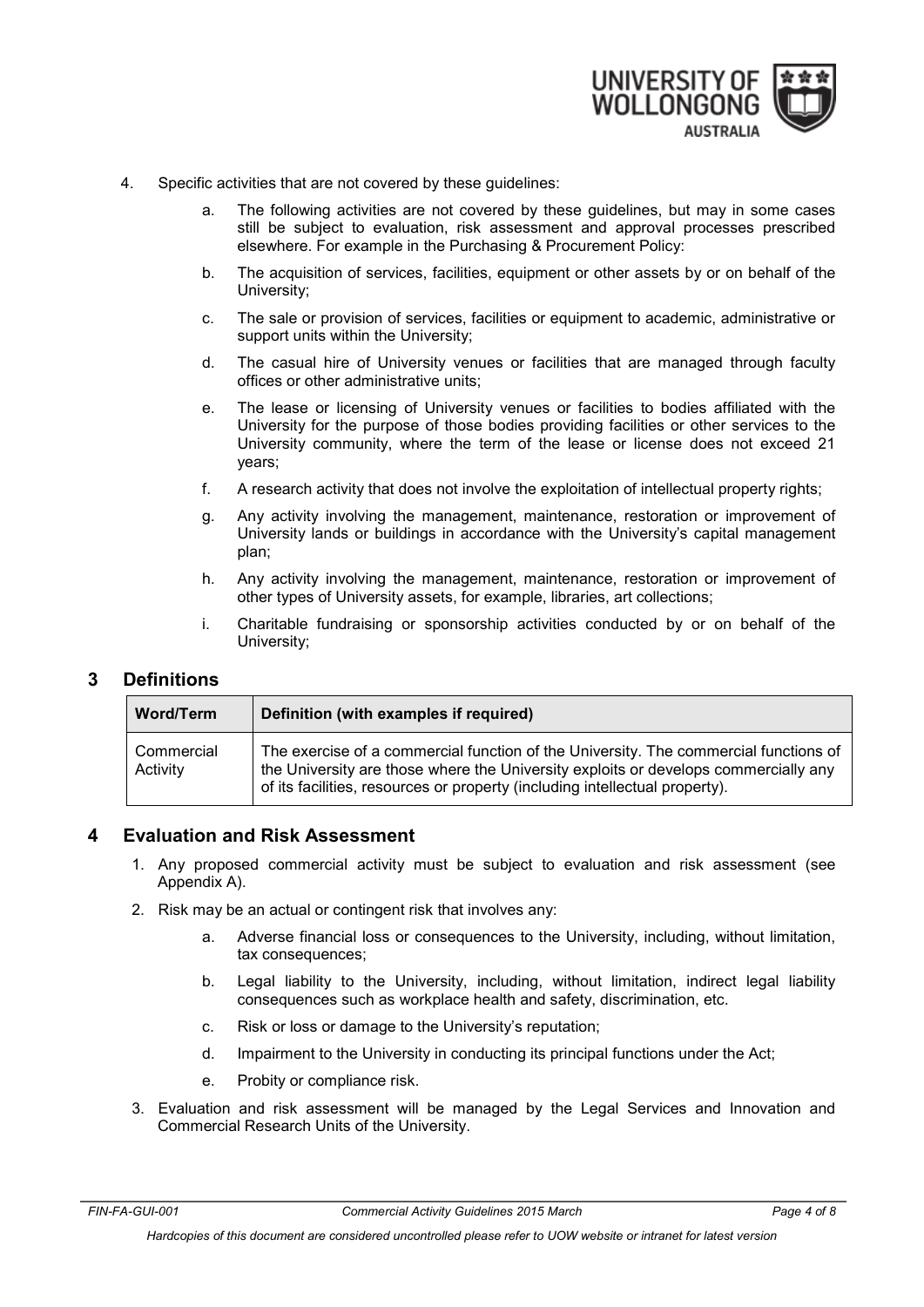

- 4. Board of Directors of any controlled entities are responsible for ensuring that evaluation, risk management and accountability processes are in place, consistent with these Guidelines, for any commercial activities that are conducted by the entity.
- 5. The evaluation and risk assessment process includes the following steps:
	- a. ensure the activity proposed comes within the objects and functions of the University as prescribed in the Act;
	- b. identify whether the proposal is for the overall benefit of the University, taking into account the risks, opportunity costs, effect on the University's activities and nonfinancial benefits to the University;
	- c. ensure the structure for a particular activity is appropriate from a legal, tax and accounting perspective;
	- d. ensure there is appropriate accounting, auditing and reporting mechanisms for the proposal;
	- e. carry out financial analysis, identification of risks, analysis of projected cash flow models and expected rates of return to the University (where applicable);
	- f. assess compliance with competitive neutrality principles as outlined by NSW Treasury from time to time, and assess compliance with relevant University pricing processes;
	- g. determination of an appropriate level of funding from the University required to implement the proposal or carry on the proposal;
	- h. carry out analysis of risks (including liability exposure) and recommended risk management procedures required for the proposal;
	- i. any third parties with whom the University contracts should be subject to appropriate due diligence checks and should have, where appropriate, a proven track record of reputation and capability in the area concerned;
	- j. identify the effect of the proposal on IP ownership and value, and to recommend a strategy for protecting the University's interests in the IP;
	- k. assess the insurance coverage and limitations and make recommendations as to appropriate insurance. If possible, uninsured risk in excess of \$100,000 is to be expressly noted;
	- l. preparation of a summary of the evaluation and risk assessment outlining the risks and benefits and stating how any risks are to be managed. Appendix A provides a checklist for this purpose.

## <span id="page-4-0"></span>**5 Approval Process**

- 1. All commercial activity proposals will be evaluated and risk-assessed by the University's Legal Services Unit or the Innovation and Commercial Research Unit, within the delegation authorised to the Director of the Innovation and Commercial Research Unit.
- 2. Following evaluation and risk assessment, commercial activities are approved in accordance with the University's [Delegations of Authority Policy.](http://www.uow.edu.au/about/policy/UOW058669.html)
- 3. A delegate exercising their approval authority must not approve an activity for which they are the sponsor. Regard must always be had to the University's policies on Conflict of Interests and Fraud and Corruption Prevention.
- 4. Financial Services will ensure all approved commercial activities are entered into the Council's register of commercial activities.
- 5. Financial Services is authorised to alter any details included in the register if:
	- a. it considers that the details are inaccurate or incomplete;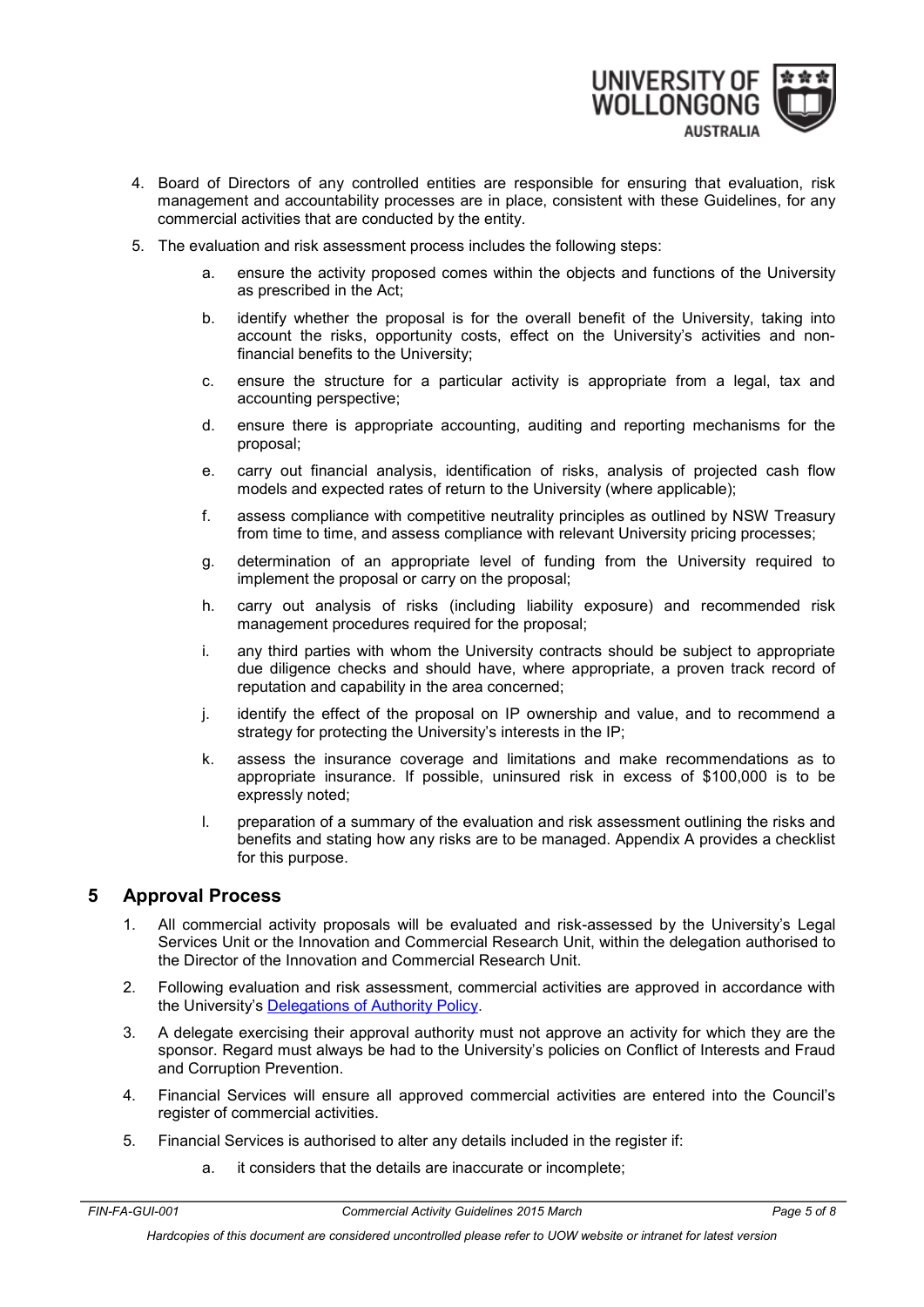

b. there is a change in a proposal or in a commercial activity that necessitates a change to the details included in the register.

## <span id="page-5-1"></span>**6 Governance and Reporting**

- 1. A report detailing approved commercial activities will be provided to each meeting of the Risk Audit and Compliance Committee and to the University's Council on an annual basis. The report will provide the following information in respect to each commercial activity:
	- a. The nature of the activity and the parties involved;
	- b. The cost and benefits to the University of the activity;
	- c. Contributions of any third parties;
	- d. Benefits to flow to third parties;
	- e. A summary of risks associated with the activity and how these are managed.

## <span id="page-5-0"></span>**7 Register of Commercial Activities**

- 1. A register of commercial activities will be maintained by the Legal Services Unit. The register will be designated and dealt with as "Commercial-in-Confidence". It will contain the following information:
	- a. A description of the activity;
	- b. Names of all parties to that activity;
	- c. The names of any people that the University appoints to the boards or other governing bodies overseeing that activity;
	- d. Details of any meetings at which relevant matters were considered and approved for the purpose of compliance with these guidelines;
	- e. Who approved the activity (for example, the Council, Vice-Chancellor or other authorised delegate).
- 2. Each member of the Council and of any committee appointed by the Council, and any University Officer acting within authorised delegation in relation to commercialisation of any of the University's resources will be required to notify [the registrar] of any financial interest in any company, institution or other entity which is involved in a commercial activity with the University. A notification may be made generally or with respect to a particular activity or proposal.
- 3. Any member of the Council or of a relevant committee or any University Officer acting within authorised delegation who has a financial interest in any company, institution or other entity which is, or is proposed to be, involved in any commercial activity of the University shall be required to:
	- a. not vote in respect of the commercial activity or the proposal;
	- b. not participate in any discussion by the Council or the relevant committee about the commercial activity or the proposal.
	- 4. The register of commercial activities is required to be open to inspection by any member of the Council, the Auditor General of New South Wales and any representative of the Minister or the Treasurer.

## <span id="page-5-2"></span>**8 Roles & Responsibilities**

1. Roles and responsibilities are as set out in these guidelines.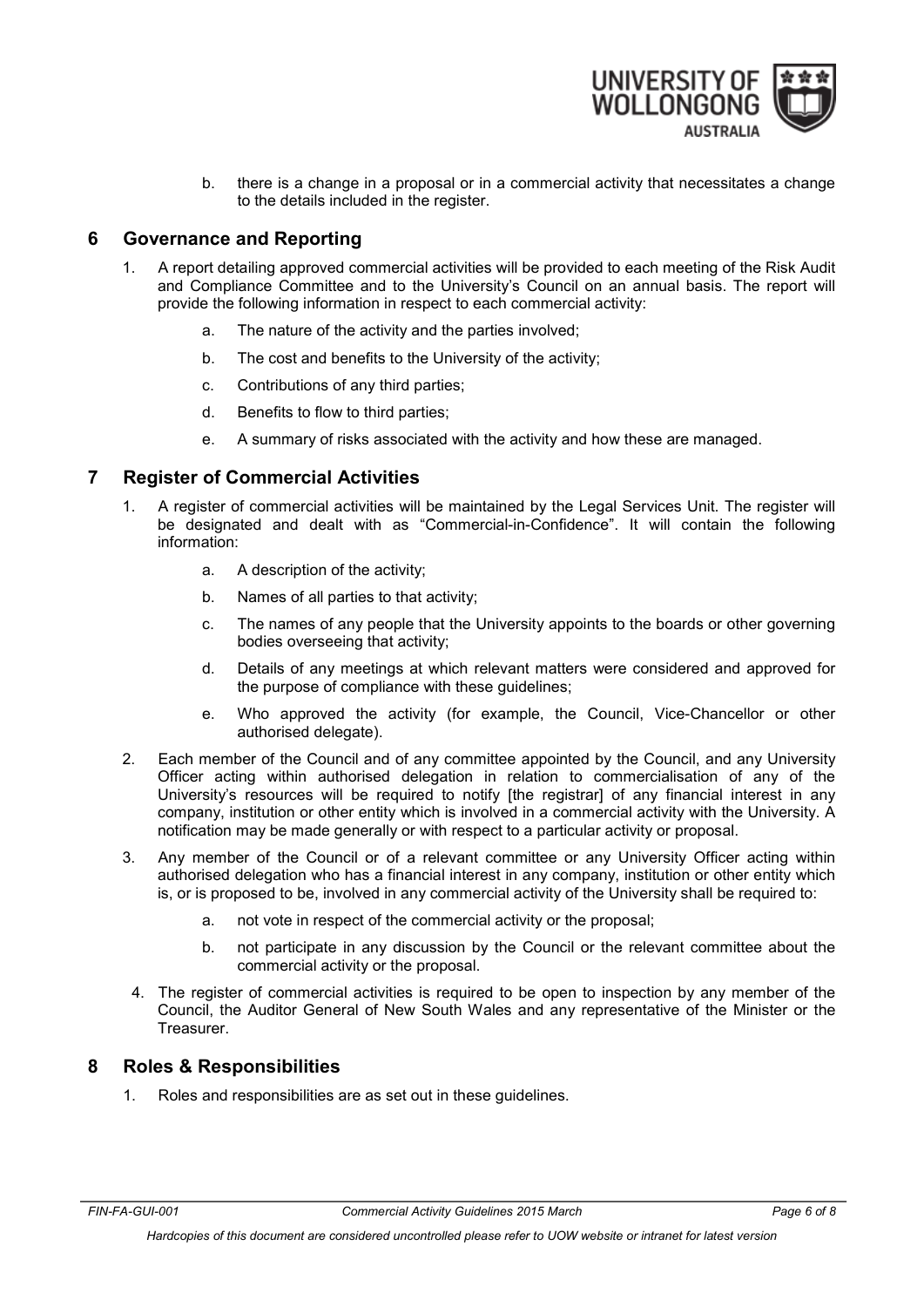

# <span id="page-6-0"></span>**9 Version Control Table**

<span id="page-6-1"></span>

| <b>Version</b><br><b>Control</b> | <b>Date Effective</b>                        | <b>Approved By</b>                                                                                                            | <b>Amendment</b>                                                                                                                                                                                                                                                                                         |
|----------------------------------|----------------------------------------------|-------------------------------------------------------------------------------------------------------------------------------|----------------------------------------------------------------------------------------------------------------------------------------------------------------------------------------------------------------------------------------------------------------------------------------------------------|
| 1                                | 14 May 2002<br>(Administrative<br>Committee) | Minister for Education<br>and Training on<br>recommendation of the<br><b>University Administrative</b><br>Committee (2002/17) | <b>First Version</b>                                                                                                                                                                                                                                                                                     |
| 2                                | 6 May 2009                                   | Vice-Principal<br>(Administration)                                                                                            | Migrated to UOW Procedure Template as per<br>Policy Directory Refresh                                                                                                                                                                                                                                    |
| 3                                | 25 May 2009                                  | Vice-Principal<br>(Administration)                                                                                            | Clause 4.3: The amendment notes that<br>1.<br>evaluations and risk assessments will be<br>carried<br>out<br>by<br>the<br>Innovation<br>and<br>Commercial Research Unit as well as by the<br>Legal Services Unit.                                                                                         |
|                                  |                                              |                                                                                                                               | 2.<br>Clause 5.2: The previous table of delegates<br>is replaced with a cross-reference to the<br>Delegations of Authority Policy so that there<br>is no inconsistency of application.                                                                                                                   |
|                                  |                                              |                                                                                                                               | 3.<br>Clauses 5.4 and 5.5: Financial Services<br>(previously Legal Services) will ensure all<br>approved commercial activities are entered<br>into the Council's register of commercial<br>activities and can alter details if they are<br>inaccurate or if the commercial activity<br>proposal changes. |
| 4                                | 9 March 2010                                 | <b>Associate Director</b><br><b>Financial Services</b>                                                                        | Future review date identified in accordance with<br>Standard on UOW Policy.                                                                                                                                                                                                                              |
| 5                                | 16 January<br>2012                           | Deputy Vice-Chancellor<br>(Research)                                                                                          | References to Commercial Research Unit (CRU)<br>changed to Innovation and Commercial Research<br>(ICR) as per unit name change.                                                                                                                                                                          |
| 6                                | 30 Nov 2012                                  | Vice-Principal<br>(Administration)                                                                                            | Updated to reflect change from OHS to WHS.                                                                                                                                                                                                                                                               |
| 7                                | 26 March 2015                                | <b>Chief Finance Officer</b>                                                                                                  | Change Corruption Prevention Policy policy name<br>to Fraud and Corruption Prevention Policy.<br>Update and fix broken web page links. Reference<br>to Administrative Committee changed to Risk,<br>Audit and Compliance Committee                                                                       |